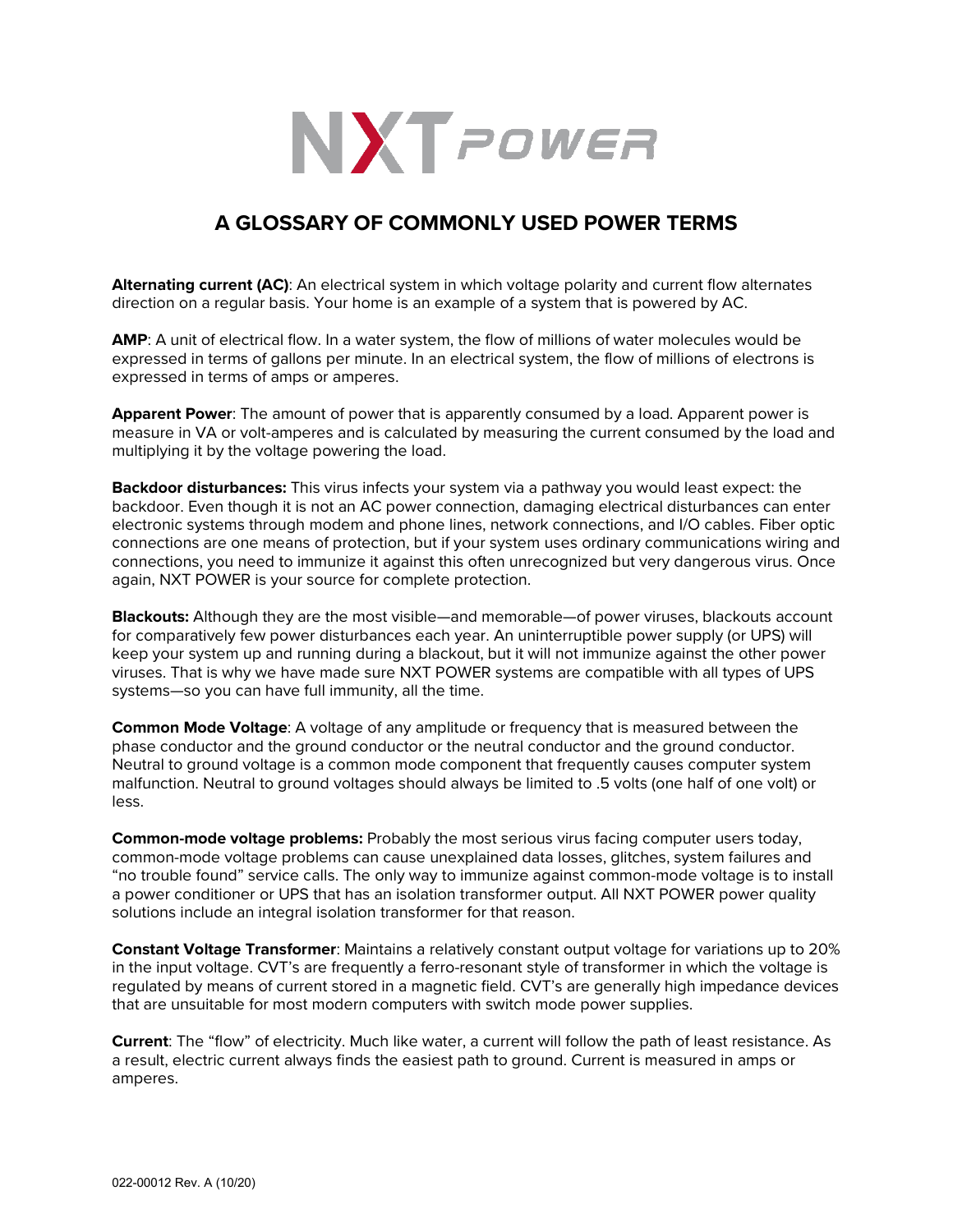**Dedicated Circuit**: An obsolete method for providing clean, noise free power to a computer system. A dedicated circuit is one in which dedicated phase, neutral, and safety grounding conductors are run continuously from a distribution panel to an electronic load. The conductors may service only the dedicated load and the phase conductor must have its own circuit breaker. Furthermore, the dedicated conductors must run in their own dedicated metallic conduit or raceway with no other conductor's present. The neutral and ground conductors may not be "daisy chained" or shared with any other circuit. The ability of dedicated circuits to guarantee a noise and disturbance free environment is insufficient for the high processing speeds, low operating voltages, and mission critical nature of modern technology.

**Direct current (DC)**: An electrical system in which current flows in one direction only. A battery is an example of a direct current source.

**Dip**: See "Sag".

**Disturbance**: Any departure from the nominal values of the power source. Disturbances can include transients, electrical noise, voltage changes, harmonics, outages, etc.

**Drop**: A slang word sometimes used to describe voltage sags or under voltages.

**Electrical Noise:** This virus is spread by electrical neighbors such as electronic lighting ballasts, appliances, printers, photocopiers, and even other computers. Over time, and in connection with lowvoltage spikes, noise can wear away electrical components and cause them to fail for no apparent reason. Fortunately, an NXT POWER system can eliminate noise and keep your system's health from deteriorating.

**Flicker**: A voltage variation of short duration but long enough to be noticeable to the human eye as a light flicker. Could be grid switching.

**Frequency**: In an AC system, the value of the voltage sinewave rises from zero to a maximum, falls to zero, increases to a maximum in the opposite direction, and falls back to zero again. This would describe one complete cycle. The number of complete cycles occurring in one second is called frequency. The General Conference on Weights and Measures has adopted the name hertz (abbreviated Hz) as the measurement of frequency. In North America, the frequency is 60 Hz. In Europe and most of Africa and Asia it is 50 Hz.

**Glitch**: A slang term for a voltage transient or voltage variation that causes equipment to misbehave.

**Grounding Conductor**: The physical conductor connecting the chassis of an electrical or electronic device to the electrical system's grounding means. The purpose of the grounding conductor is providing a low impedance pathway for fault current in the event of a short circuit so that a circuit may be quickly de-energized to prevent a fire hazard or electrocution.

**Grounded Conductor**: Refers to the neutral conductor of the electrical system, which is bonded to the facility's utility field earth reference to reference the facility electrical system to ground. This is done only at the electrical service entrance to the building.

**Harmonic**: A whole multiple of the basic power frequency. On a 60 Hz system the 2nd harmonic is 120 Hz, the third harmonic is 180 Hz, the fourth is 240 Hz and so on.

**Harmonic Distortion**: The alteration of the normal voltage or current wave shape (sine wave) due to equipment generating frequencies other than the standard 60 cycles per second.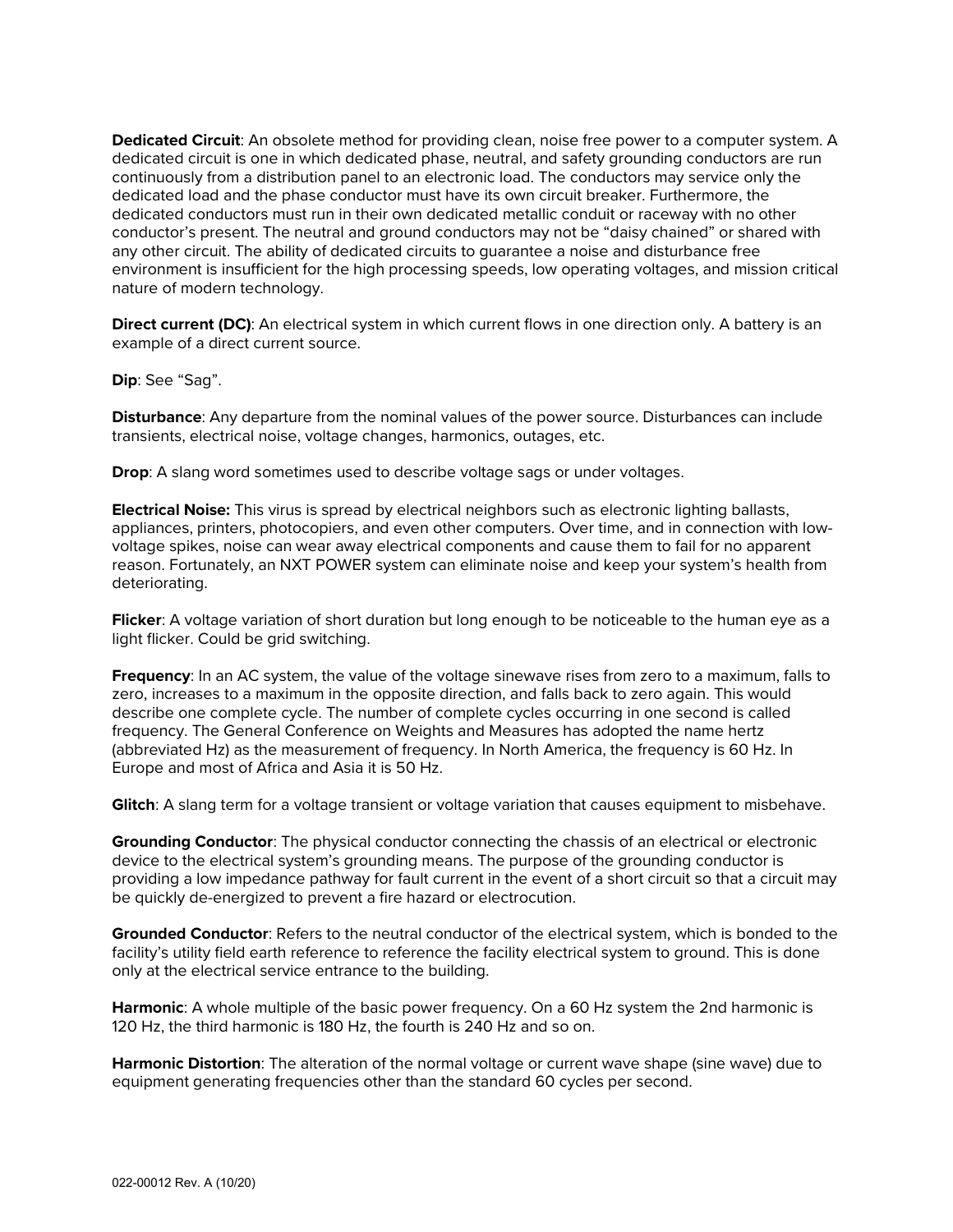**Impedance**: Impedance is the opposition offered by a material to the flow of an electrical current in an AC electrical system. Impedance has two parts – resistance and reactance. Impedance is measured in ohms.

**Interruption**: See "Outage".

**Inverter**: Device that converts direct current (DC) power into alternating current (AC) power.

**Isolated Ground**: An insulated equipment grounding conductor that is run in the same conduit as the supply conductors. This conductor is insulated from the metallic raceway and all ground points throughout its length. An isolated grounding conductor may only be connected to the grounding of the electrical system as a point where the facility neutral (grounded conductor) is bonded to ground. An example would be at the service entrance or at a distribution sub-transformer.

**Isolation Transformer**: A device that electrically separates and protects sensitive electronic equipment by buffering electrical noise and re-establishing the neutral-to-ground bond. By virtue of the neutral-to-ground bond, isolation transformers eliminate neutral-to-ground voltage – one type of common mode disturbance.

**Line Conditioner**: A device that provides for the electrical power quality needs of the connected electrical or electronic load. In the case of a linear power supply, a line conditioner might be a voltage regulator. In the case of a switch mode power supply, a line conditioner might be an isolation transformer with a noise filter and surge diverter. In the case of a simple electrical device like a motor, a line conditioner might be as rudimentary as a surge diverter. The term line conditioner is frequently misused. It must be understood that not all line conditioners function alike, and the capabilities of a line conditioner must be matched to the power quality needs of the connected load.

**Linear Power Supply**: A power supply which converts AC power into the DC power that is needed to operate an electronic circuit. In a linear supply, the AC voltage is first stepped down, then rectified, and then regulated using a series regulation device. Linear supplies obtain their name from the fact that there is a linear relationship between the value of the AC sine wave voltage and the power supply's consumption of current from the AC circuit. Linear power supplies are generally less efficient because the series regulator dissipates large amounts of heat in the process of producing and regulating the DC output voltages. In addition, linear mode power supplies may require well-regulated AC input voltage. One benefit of linear power supplies is that they produce little electrical noise. A Linear Power Supply also use a transformer in its design.

**Mission Critical Load**: Devices and equipment identified as important or essential to the safety of personnel or the economic health of a business.

**Momentary Outage**: A brief interruption in power commonly lasting between 1/30 (2 cycles) of a second and 3 seconds.

**Nines of Reliability**: The reliability of an electrical system is a combination of both its availability (freedom from outages) as well as its quality (freedom from disturbances). Reliability is expressed in percentages. 99% would be expressed as two 9s of reliability. 99.9% would be three 9s reliable, 99.99% would be four 9s reliable and so forth. The average well managed electrical system in North America has about three 9s of reliability. In a 24 x 7 operation, that translates into about 88 hours per year in which the availability and quality of the electrical system are unsatisfactory to reliably power a mission critical electronic load.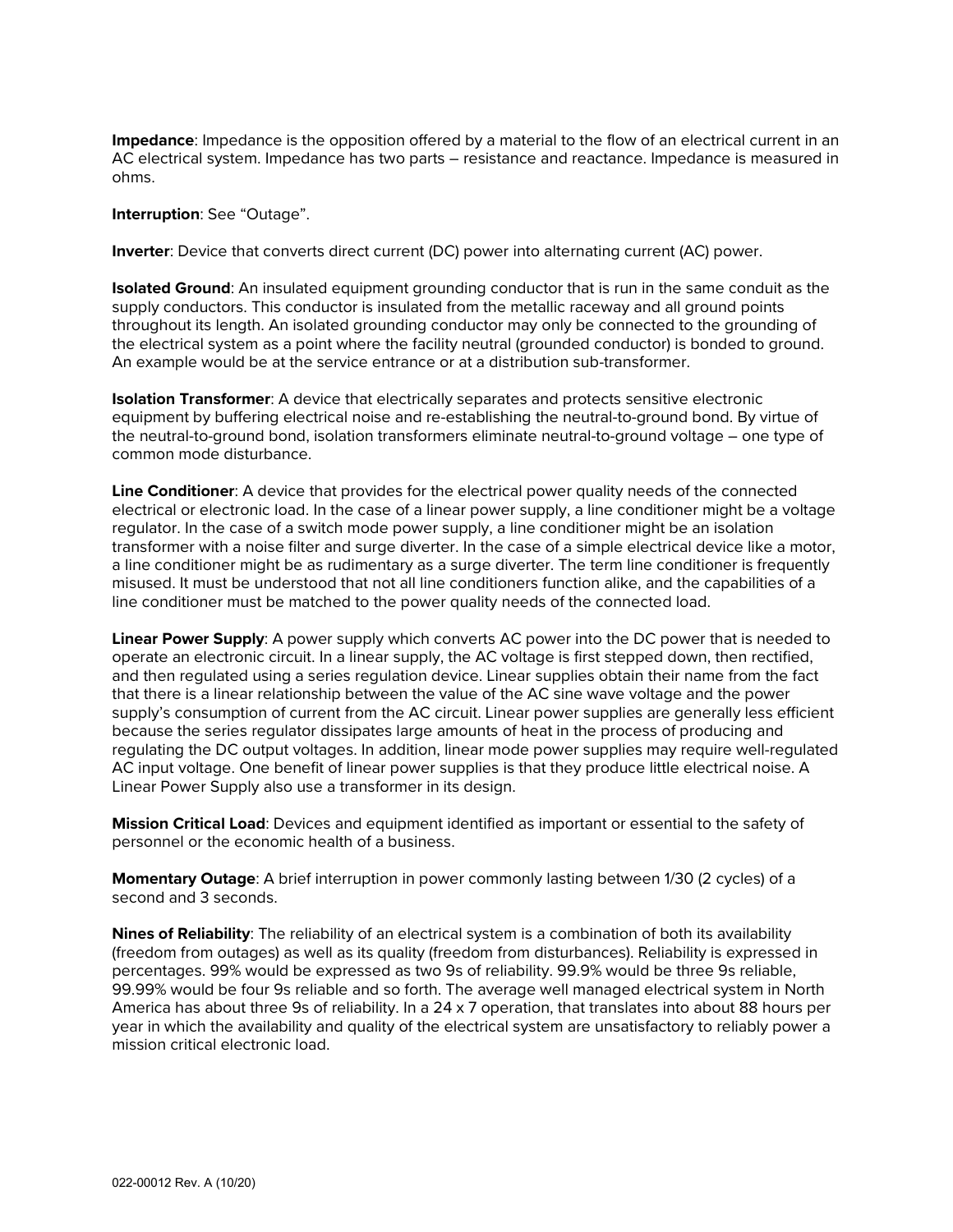**Noise**: An unwanted high-frequency electrical signal that alters the normal voltage pattern (sine wave). Noise may be either high amplitude or low amplitude.

**Normal (Nominal) Voltage**: The normal or contracted voltage assigned to a system for determining voltage class.

**Normal Mode Voltage**: Any voltage (other than fundamental 50 Hz or 60 Hz) that is measured between the phase conductor and the neutral conductor in a single-phase system or between any two-phase conductors of a three-phase system. Normal mode voltage can be any amplitude or frequency. Normal mode noise voltages can interfere with the reliable operation of a computer system or degrade and destroy components. Normal mode power disturbances should be limited to 10 volts or less.

**Ohm:** A unit of resistance and impedance.

**Ohms Law**: The relationship between voltage, current and resistance in a DC circuit. If two values are known the other can be calculated. This relationship is expressed many ways. The basic relationship is voltage (V) is equal to current (I) multiplied by resistance (R). Ohm's law must be applied in a modified way to AC circuits. AC circuits have impedance rather than resistance. Impedance causes AC circuits to exhibit power factor, which must be factored into any calculations

**Outage**: Complete loss of electrical power.

**Overvoltage**: An increase in voltage outside the normal voltage levels (10% or greater) for more than one minute.

**Phase Relationship**: The timing relationship between voltage and current. If voltage and current cross through zero in a cycle at the same time they are said to be in phase. Phase differences are expressed in degrees. A cycle is 360 degrees. In a totally capacitive circuit, current leads voltage by 90 degrees. In a totally inductive voltage leads current by 90 degrees. In a circuit that is purely resistive, voltage and current are in phase.

**Power Factor:** The ratio between Watts and Volt-Amperes. This ratio is generally expressed as a decimal fraction. A power factor of 1.00 is unity.

**Reactance**: Reactance has two components, capacitive reactance and inductive reactance. The values of reactance are determined by the values of the individual capacitor or inductor as well as the frequency of the current flowing in the circuit.

**Real Power**: The amount of power that is consumed by the load. Real power is measure in watts and is calculated by measuring the current consumed by the load and multiplying it by the voltage powering the load and then multiplying by the power factor of the load.

**Rectifier**: A device that converts alternating current (AC) power to direct current (DC) power.

**Reactive power**: Reactive power is the difference between apparent power and real power. It is calculated by subtracting real power from apparent power. Reactive power is measured in VAR (voltamps reactive) or kVAR (kilovolt/amps reactive)

**Resistance**: The opposition offered by a material to the flow of a steady electrical current in a DC circuit. Resistance is measured in ohms.

**Sag**: Any short-term (less than 1 minute) decrease in voltage.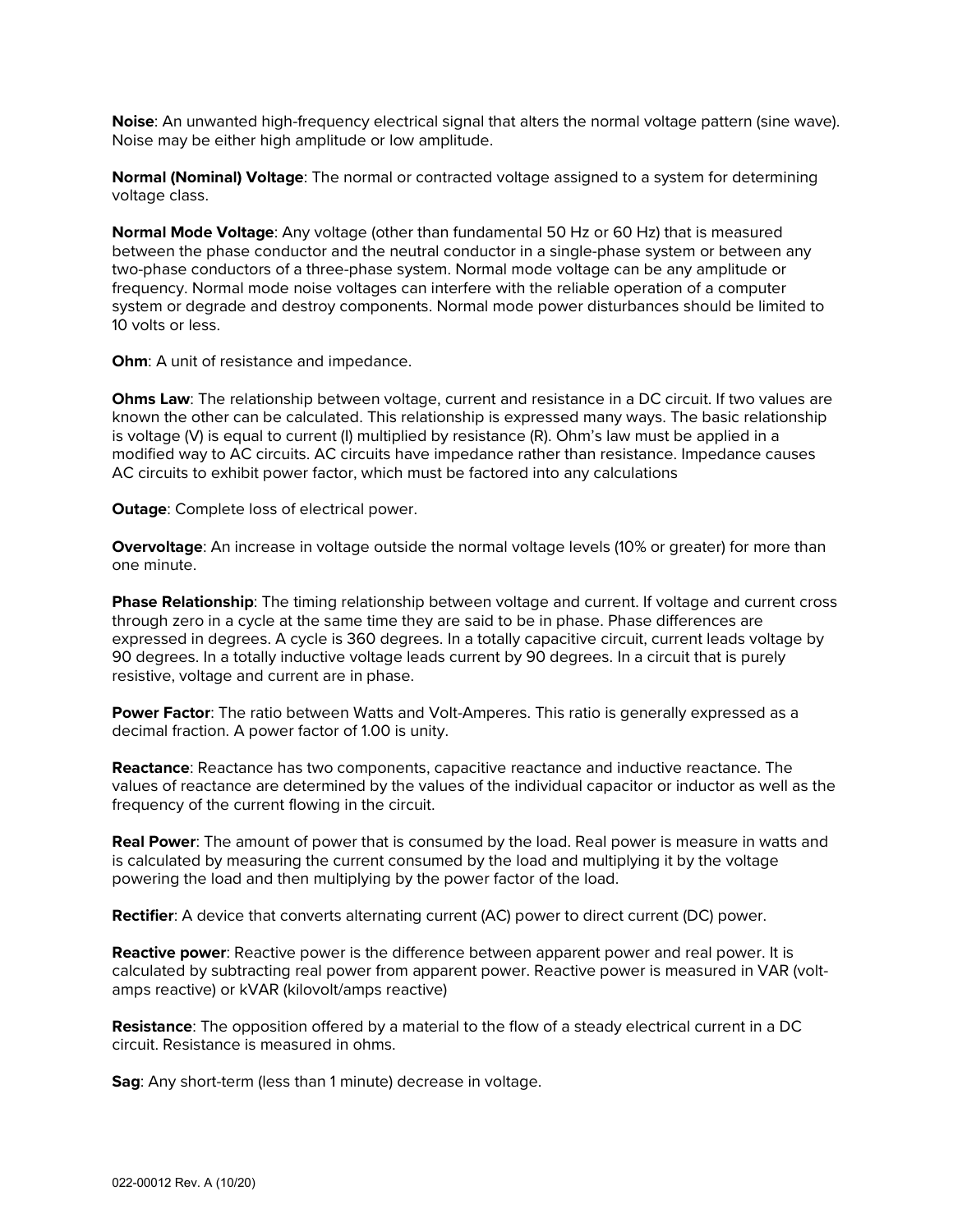**Spike**: See "Transient".

**Standby Generator**: An alternate power supply usually driven by a gas or diesel engine.

**Surge**: A sudden dramatic increase in voltage that typically lasts less than 1/120 of a second.

**Surge Protective Device (SPD)**: A device that is designed to limit instantaneous high voltages. Also known as a surge suppressor, surge arrestor and transient voltage surge suppressor (TVSS). These units are satisfactory for reducing the amplitude of catastrophic events. However, they function by diverting excess voltage to the safety ground of the electrical system. In the process they create a common mode disturbance which can disrupt the function of microprocessor based electronic systems.

**Swell:** Any short-term (less than one minute) increase in voltage.

**Switch Mode Power Supply**: A power supply technology in which the AC power is converted into DC power for use by an electronic system. SMPS technology uses switching transistors operating at very high speed to keep a capacitor reservoir sufficiently charged to produce the appropriate DC voltage needed by the electronic circuit. SMPS technology is very efficient because it does not utilize the "lossy" series regulator found in the linear power supply. Current is consumed from the circuit only when the charge state of the capacitor reservoir requires it. SMPS technology is "constant power" in that when line voltage decreases, the supply's current consumption increases and when line voltage increases, current consumption decreases. SMPS technology is relatively immune to voltage regulation issues. However, the technology does not employ a stepdown transformer on the front end, which means that it does not satisfactorily isolate the electronic system from the electrical supply. SMPS technology produces electrical noise because of the high-speed function of the switching transistors.

**Transient**: See "Surge"

**True Power**: See "Real Power"

**TVSS**: See "Surge Protective Device"

**Undervoltage**: A decrease in voltage outside the normal voltage levels (10% or greater) for more than one minute.

**Uninterruptible Power Supply (UPS)**: A system designed to automatically provide power if utility power is interrupted. A UPS may be standby, line interactive, or online. A **[UPS](https://powervar.com/power_supplies.php)** is not necessarily a power conditioner, and care must be taken to ensure that the UPS provides all the power quality requirements that are needed.

**Volt**: A unit of electrical pressure. In a water system pressure might be expressed as pounds per square inch. In an electrical system, the pressure that causes electrons to move is called voltage. The voltage found in most homes is 120 and 240 volts. Businesses will typically utilize voltage at 120 and 208, or 277 and 480 volts.

**Volt-Ampere (VA)**: The product of volts times amps. A kilovolt-ampere (kVA) is equal to one thousand volt-amperes. VA is also known as apparent power.

**Voltage**: The electrical "pressure" that creates the flow of current.